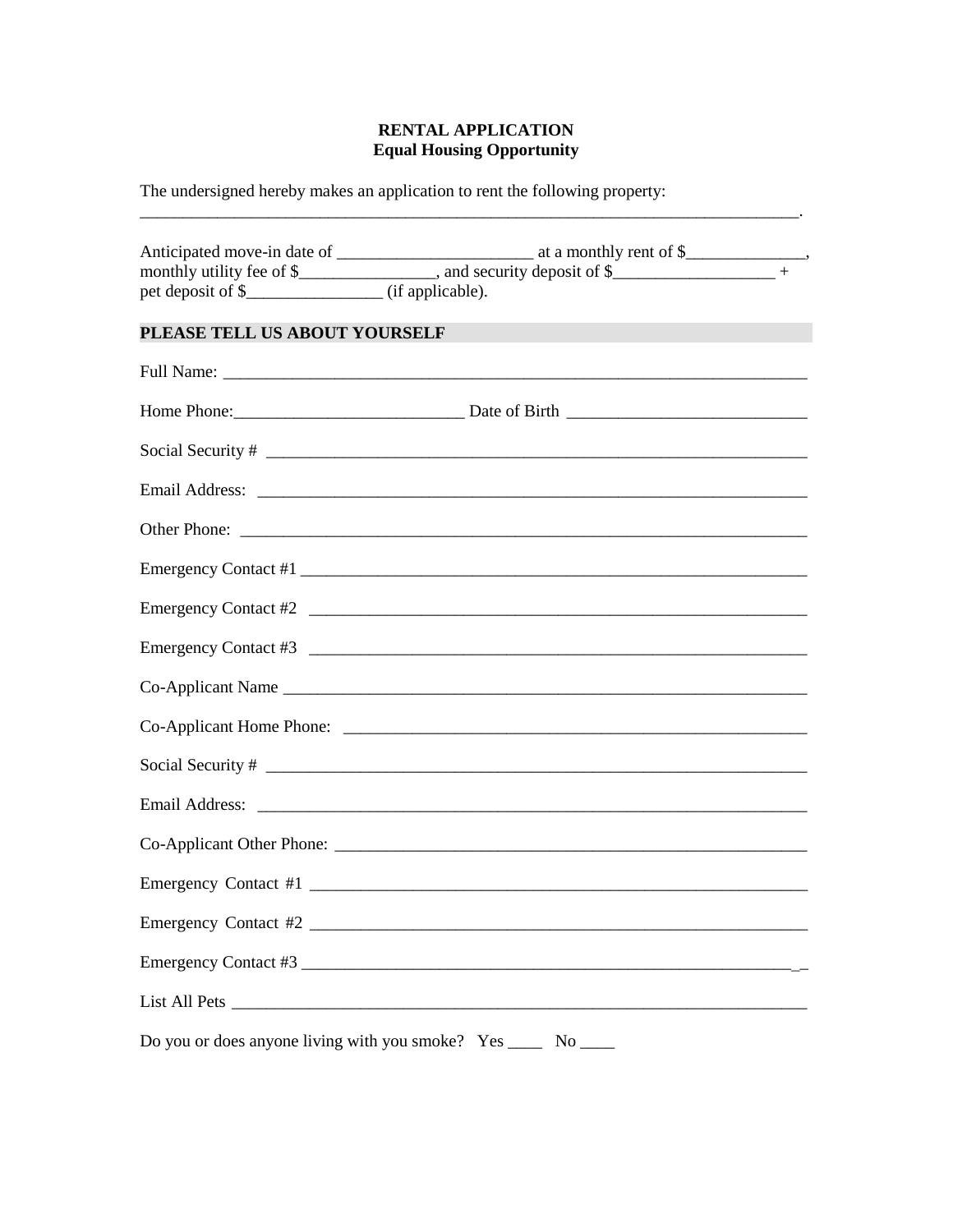# PLEASE GIVE RESIDENTIAL HISTORY (LAST 3 YEARS)

|                           | $City$ $\rule{1em}{0.15mm}$ $\rule{1em}{0.15mm}$ $\qquad \qquad \text{State}$ $\rule{1em}{0.15mm}$ $\qquad \qquad \text{State}$ $\rule{1em}{0.15mm}$ $\qquad \qquad \text{Right}$ |  |
|---------------------------|-----------------------------------------------------------------------------------------------------------------------------------------------------------------------------------|--|
|                           |                                                                                                                                                                                   |  |
|                           |                                                                                                                                                                                   |  |
|                           |                                                                                                                                                                                   |  |
|                           | ,我们也不能在这里的人,我们也不能在这里的人,我们也不能不能不能不能不能不能不能不能不能不能。""我们的人,我们也不能不能不能不能不能不能不能不能不能不能不能不                                                                                                  |  |
| Rent $\frac{\sqrt{2}}{2}$ |                                                                                                                                                                                   |  |
|                           |                                                                                                                                                                                   |  |
|                           |                                                                                                                                                                                   |  |
|                           |                                                                                                                                                                                   |  |
|                           |                                                                                                                                                                                   |  |
|                           |                                                                                                                                                                                   |  |
|                           |                                                                                                                                                                                   |  |
|                           |                                                                                                                                                                                   |  |
|                           |                                                                                                                                                                                   |  |
|                           |                                                                                                                                                                                   |  |
|                           |                                                                                                                                                                                   |  |
|                           |                                                                                                                                                                                   |  |
|                           | $City$ $\rule{1em}{0.15mm}$ $\rule{1em}{0.15mm}$ $\qquad \qquad$ $\qquad \qquad$ $\qquad \qquad$ $Step$ $\rule{1em}{0.15mm}$ $\rule{1em}{0.15mm}$                                 |  |
|                           |                                                                                                                                                                                   |  |
|                           |                                                                                                                                                                                   |  |
|                           | <u> 1989 - Johann Stoff, deutscher Stoff, der Stoff, der Stoff, der Stoff, der Stoff, der Stoff, der Stoff, der S</u>                                                             |  |
|                           | <u> 1989 - Jan Barnett, fransk politik (d. 1989)</u>                                                                                                                              |  |
|                           |                                                                                                                                                                                   |  |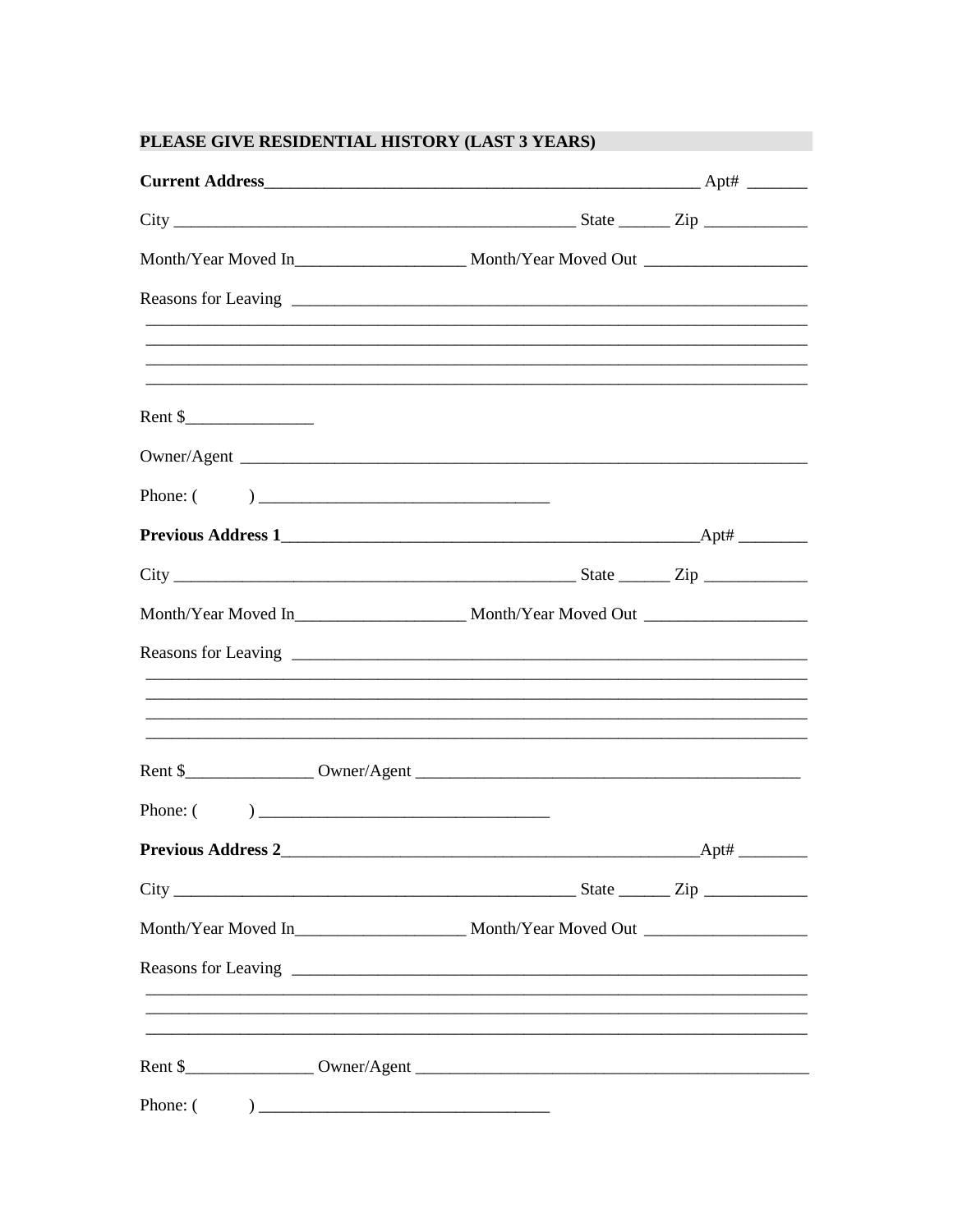#### **PLEASE DESCRIBE YOUR CREDIT HISTORY**

| Have you declared bankruptcy in the past seven (7) years?       | Yes    | No n                                                                                                            |
|-----------------------------------------------------------------|--------|-----------------------------------------------------------------------------------------------------------------|
| Have you ever been evicted from a rental residence?             | Yes    | No the set of the set of the set of the set of the set of the set of the set of the set of the set of the set o |
| Have you had two or more late rental payments in the past year? | Yes No |                                                                                                                 |

Have you ever willfully or intentionally refused to pay rent when due? Yes \_\_\_\_ No\_\_\_\_ We will be running a credit check and a criminal background check. If there will be any negative items on these or from the questions above, please take this chance to explain the situation. Remember, we understand if you do have issues and it does not automatically disqualify you from renting.

|  |  | ________ |
|--|--|----------|
|  |  |          |
|  |  |          |
|  |  |          |
|  |  |          |

## **PLEASE PROVIDE YOUR EMPLOYMENT INFORMATION**

| Your Status: _______ Full Time _______ Part Time _______ Student ______ Unemployed                                                                                                                                                                                                                                       |  |  |
|--------------------------------------------------------------------------------------------------------------------------------------------------------------------------------------------------------------------------------------------------------------------------------------------------------------------------|--|--|
|                                                                                                                                                                                                                                                                                                                          |  |  |
|                                                                                                                                                                                                                                                                                                                          |  |  |
|                                                                                                                                                                                                                                                                                                                          |  |  |
| Supervisor Name                                                                                                                                                                                                                                                                                                          |  |  |
|                                                                                                                                                                                                                                                                                                                          |  |  |
| (If employed by above less than 12 months, give name & phone of previous employer or school:                                                                                                                                                                                                                             |  |  |
|                                                                                                                                                                                                                                                                                                                          |  |  |
|                                                                                                                                                                                                                                                                                                                          |  |  |
| If you have other sources of income that you would like us to consider, please list income, source,<br>and person (banker, employer, etc.) who we may contact for confirmation. You do not have to<br>reveal alimony, child support, or spouse's annual income unless you want us to consider it in this<br>application. |  |  |
|                                                                                                                                                                                                                                                                                                                          |  |  |
| Source/Contact Name                                                                                                                                                                                                                                                                                                      |  |  |
| <b>Co-Applicants Employment Information:</b>                                                                                                                                                                                                                                                                             |  |  |
| Your Status: ______ Full Time ______ Part Time ______ Student ______ Unemployed                                                                                                                                                                                                                                          |  |  |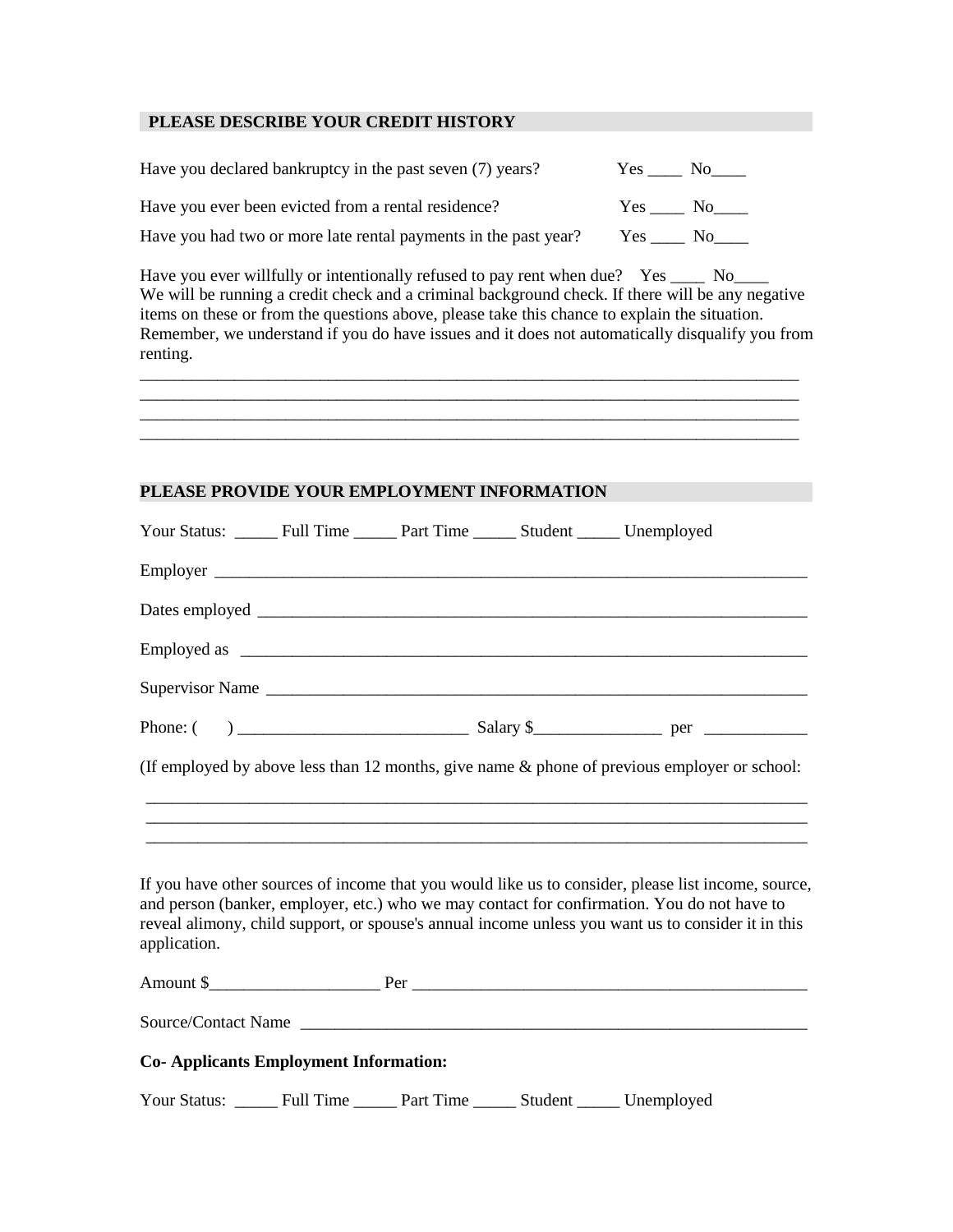| (If employed by above less than 12 months, give name $\&$ phone of previous employer or school:                                                                                                                                                                                                                                                                                                                                                    |
|----------------------------------------------------------------------------------------------------------------------------------------------------------------------------------------------------------------------------------------------------------------------------------------------------------------------------------------------------------------------------------------------------------------------------------------------------|
| <u> 1989 - Johann Harry Barn, mars and deutscher Stadt and deutscher Stadt and deutscher Stadt and deutscher Stadt</u><br>If you have other sources of income that you would like us to consider, please list income, source,<br>and person (banker, employer, etc.) who we may contact for confirmation. You do not have to<br>reveal alimony, child support, or spouse's annual income unless you want us to consider it in this<br>application. |
|                                                                                                                                                                                                                                                                                                                                                                                                                                                    |
|                                                                                                                                                                                                                                                                                                                                                                                                                                                    |
| <b>ADDITIONAL INFORMATION:</b>                                                                                                                                                                                                                                                                                                                                                                                                                     |
| List all past issues with your former residence so we can be sure these issues do not reoccur.                                                                                                                                                                                                                                                                                                                                                     |
|                                                                                                                                                                                                                                                                                                                                                                                                                                                    |
| Where may we reach you to discuss this application?                                                                                                                                                                                                                                                                                                                                                                                                |
| $\begin{picture}(20,10) \put(0,0){\line(1,0){10}} \put(15,0){\line(1,0){10}} \put(15,0){\line(1,0){10}} \put(15,0){\line(1,0){10}} \put(15,0){\line(1,0){10}} \put(15,0){\line(1,0){10}} \put(15,0){\line(1,0){10}} \put(15,0){\line(1,0){10}} \put(15,0){\line(1,0){10}} \put(15,0){\line(1,0){10}} \put(15,0){\line(1,0){10}} \put(15,0){\line(1$                                                                                                |
| I hereby apply to lease the above-described premises (the "Premises") for the term and upon the<br>conditions set forth in this application, and I acknowledge and agree that rent is payable the first<br>day of each month, in advance. As an inducement to the owner of the property ("Owner") and to<br>as the leasing agent ("Agent"), to accept this application, I represent and                                                            |
| warrant that all statements made in this application are true and correct; however, should any<br>statement made in this application be untrue, incorrect or a misrepresentation of fact(s), I agree<br>that my application will be denied and my Application Fee (defined below) will be retained by                                                                                                                                              |

I hereby deliver to Agent, \$\_\_\_\_\_\_\_\_\_\_\_\_\_\_\_\_ as an application fee ("Application Fee") in connection with my application to lease the Premises. Except as otherwise provided in this application, the Application Fee will be refunded to me if this application is not accepted by Owner within three (3) business days. Upon acceptance, the Application Fee shall be retained as part payment of the security deposit due under the lease for the Premises. If my application is so

Agent to offset the agent's cost, time, and effort in processing my application.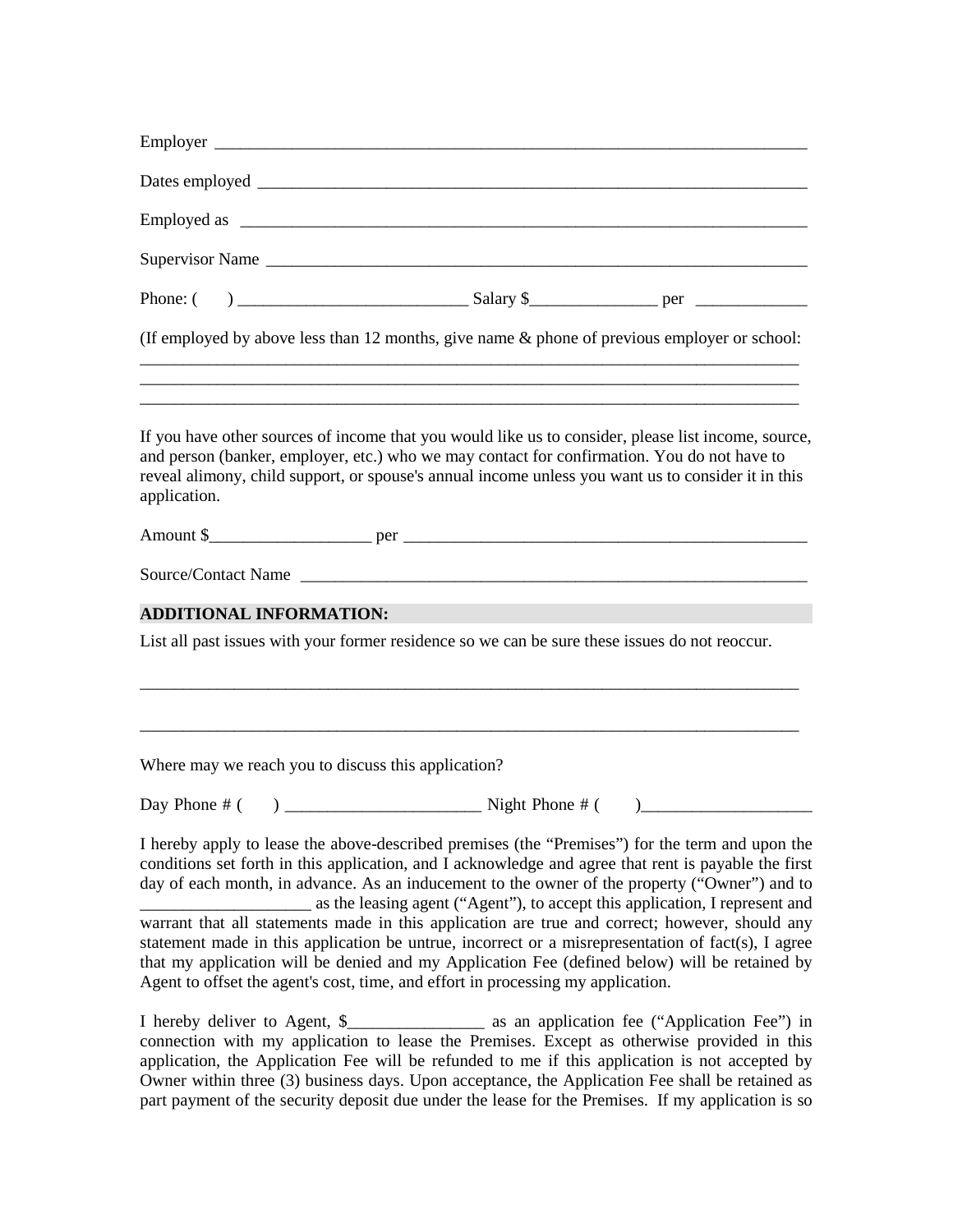approved and accepted, within three (3) business days, I agree to execute a lease for the Premises for a term of \_\_\_\_\_\_\_\_\_\_\_\_\_\_\_\_\_ months before possession is given, using Owner's standard lease form. I agree to pay the balance of the security deposit at the time I execute the lease. To the maximum extent permitted by law, if my application is not approved or accepted by Owner, I agree that the refund of the Application Fee will be my sole remedy, and I hereby waive any claim for damages by reason of non-acceptance of my application. If I withdraw my application for any reason, I agree that the Application Fee will be retained by Agent to offset Agent's cost, time, and effort in processing my application. Additionally, if I fail to execute a lease for the Premises using Owner's standard lease form, within three (3) business days after acceptance of this application, I agree that the Application Fee will be retained by Agent to offset Agent's cost, time, and effort in processing my application.

I recognize that as a part of your procedure for processing my application, an investigative consumer report may be prepared, whereby information is obtained through personal interviews with others with whom I may be acquainted. This inquiry includes information as to my character, general reputation, personal characteristics and mode of living.

The above information, to the best of my knowledge, is true and correct.

Please sign: X

Name of Applicant Date